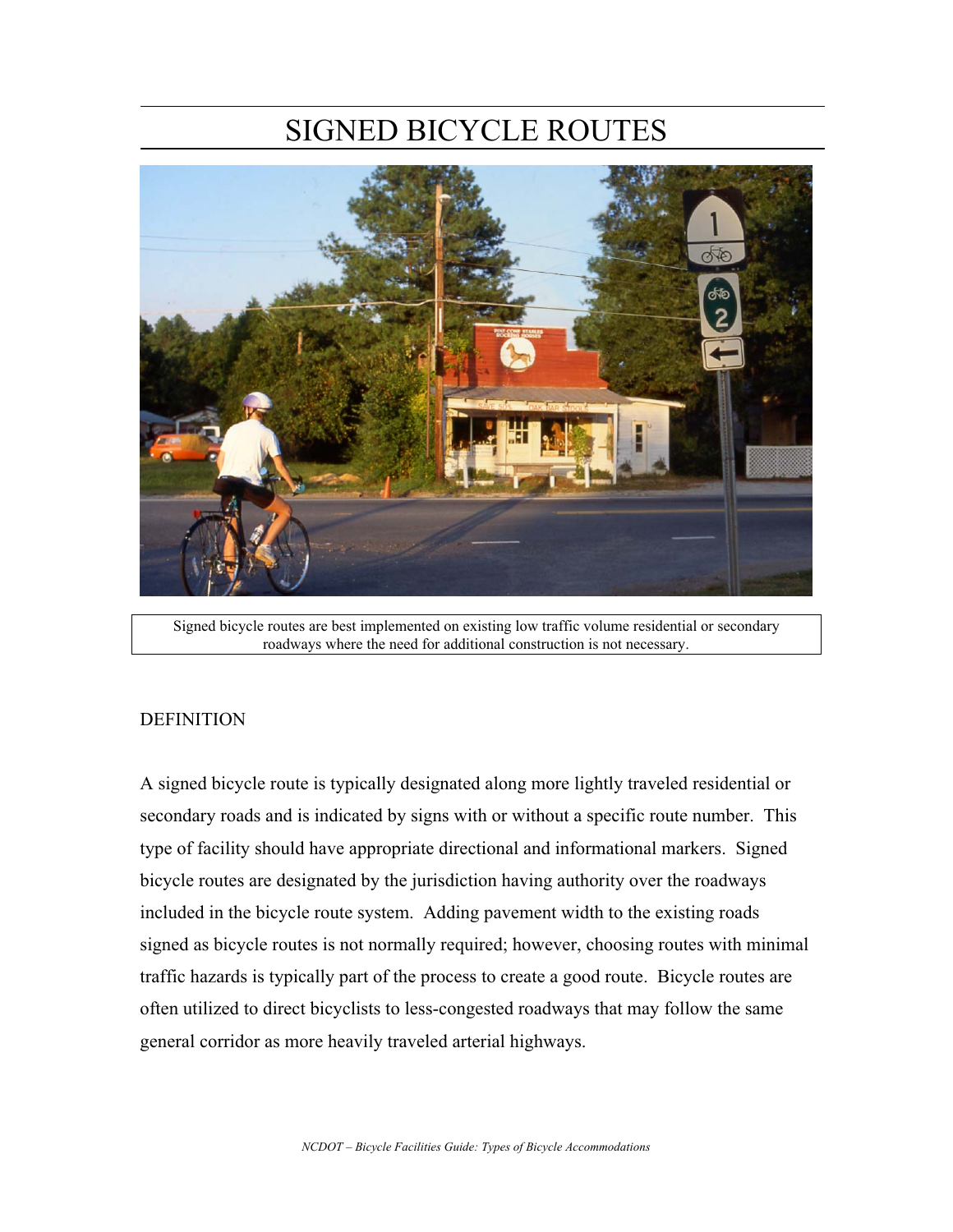# WHEN TO CONSIDER THIS TYPE OF FACILITY

A bicycle route is a suggested route to get to a specific destination. It may include stretches of other designated bicycle facilities, but in general, a bicycle route does not require that the road include any special bicycle facilities. For instance, a signed bicycle route may designate a preferred set of roads from a school to a residential neighborhood. A network of such routes may be connected to provide bicyclists with a safe and appealing way to get around the community. Planning for a bicycle route begins by defining the purpose and need for the facility.

- Designating a bicycle route is a cost-effective way to inform bicyclists of a safer way to get to their destinations.
- A bicycle route should have a well-defined origin and destination.
- A bicycle route should be part of a comprehensive bicycle system.

## PRINCIPAL PLANNING CONCERNS WITH BICYCLE ROUTES

- Roadways to be recommended as bicycle routes should have low traffic volume and low posted speed limits.
- Scenic, direct routes are preferred by bicyclists.
- Bicycle route signs should include directional arrows to guide the bicyclist at intersections with other roadways.
- The route should be field checked to avoid potential design and traffic hazards.
- A map showing the bicycle routes in an area is a good way to inform bicyclists about the bicycle route network. Mapping encourages greater use of these facilities.